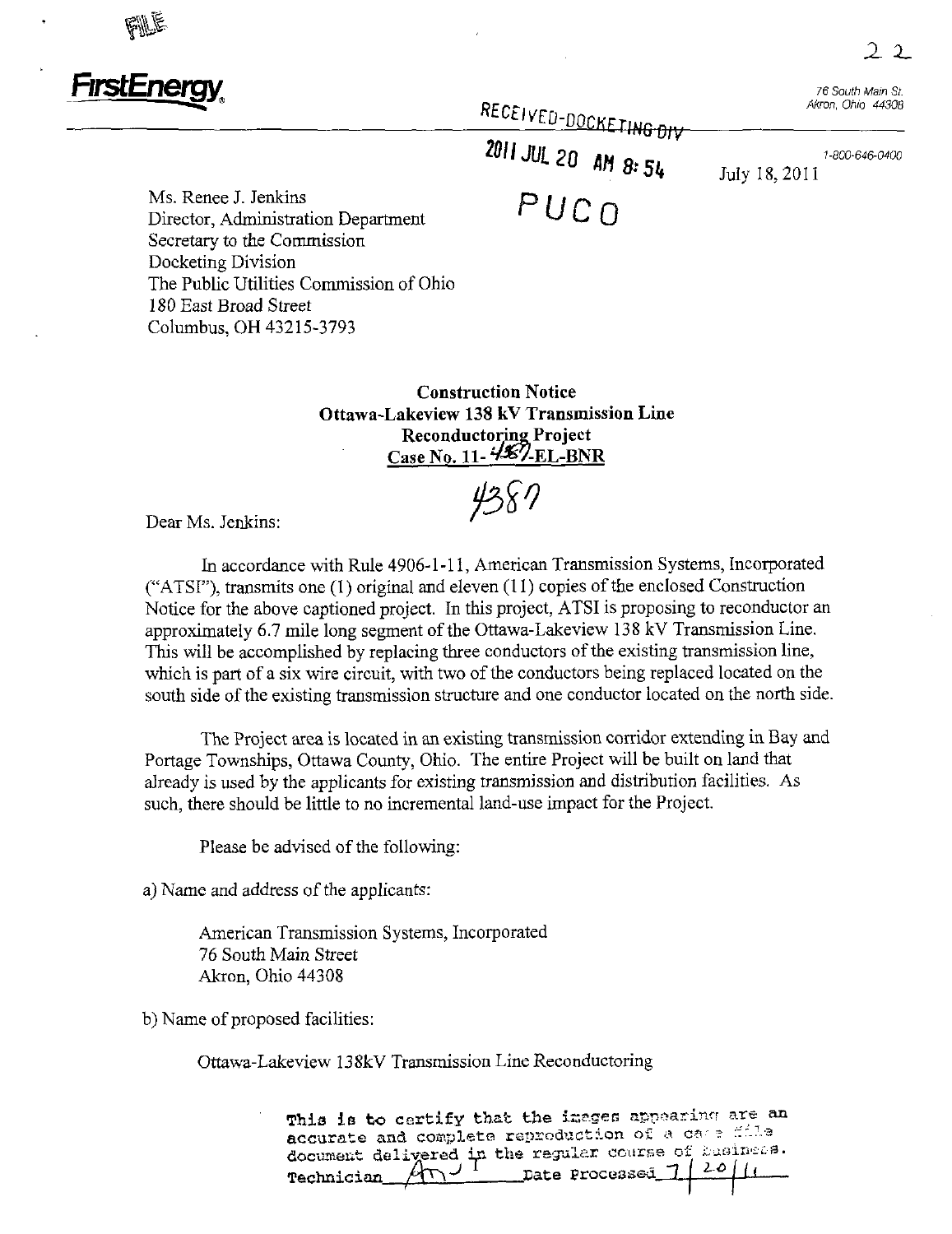c) Location of proposed facilities:

The Project area is located in an existing transmission corridor extending in Bay and Portage Townships, Ottawa County, Ohio.

d) Description of proposed facilities:

The Project involves reconductoring an approximately 6.7 mile long segment of the Ottawa-Lakeview 138 kV Transmission Line. This will be accomplished by replacing three conductors of the existing transmission line, which is part of a six wire circuit. Two of the conductors being replaced are located on the south side of the existing transmission structure and one conductor is located on the north side.

e) Applicant's representative;

Scott M. Humphrys Transmission Specialist Energy Delivery Transmission and Substation Design FirstEnergy Service Company 76 South Main Street Akron, OH 44308-1890

After docketing this filing, please return one time-stamped copy of the Letter of Notification for our records to us in the enclosed envelope. We have provided a copy of the Letter of Notification by certified mail, with return receipt requested, to each official of the political subdivisions immediately affected by the proposed project as listed in the attached Exhibit 1. Copies of the transmittal letters addressed to the local government representatives of the Bay and Portage Townships and Ottawa County are enclosed for your file.

Should staff of the Ohio Power Siting Board desire further information or discussion of this submittal, please contact me at (330) 384-2526.

Sincerely,

Scott M. Humphrys Transmission Specialist Energy Delivery Transmission and Substation Design FirstEnergy Service Company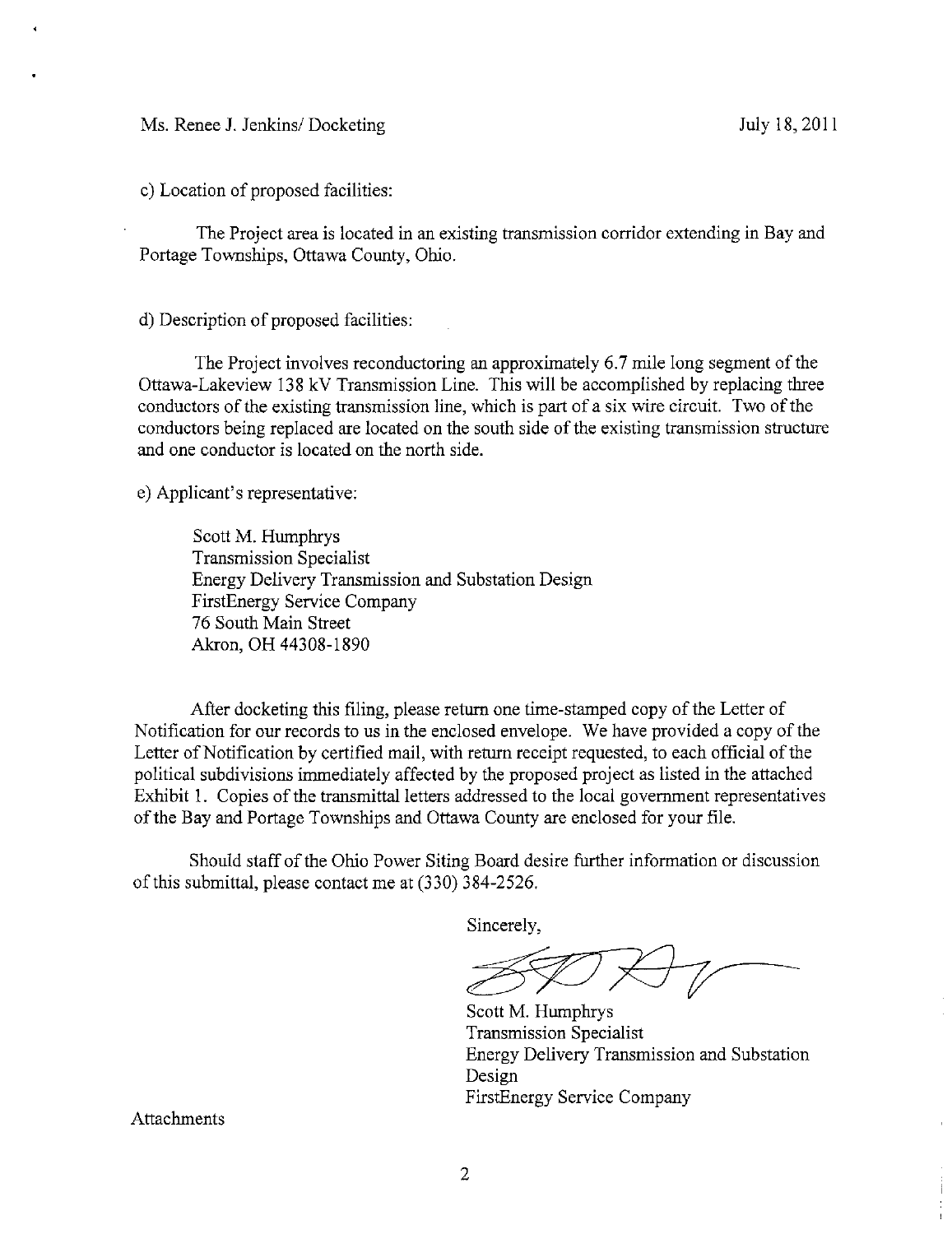# AMERICAN TRANSMISSION SYSTEMS, INCORPORATED A Subsidiary of FirstEnergy Corp.

# CONSTRUCTION NOTICE

# OTTAWA-LAKEVIEW 138kV TRANSMISSION LINE RECONDUCTORING PROJECT

# OPSB CASE NO. 11- $\frac{\sqrt{387}}{2}$ -EL-BNR

July 18, 2011

American Transmission Systems, Incorporated 76 South Main Street Akron, Ohio 44308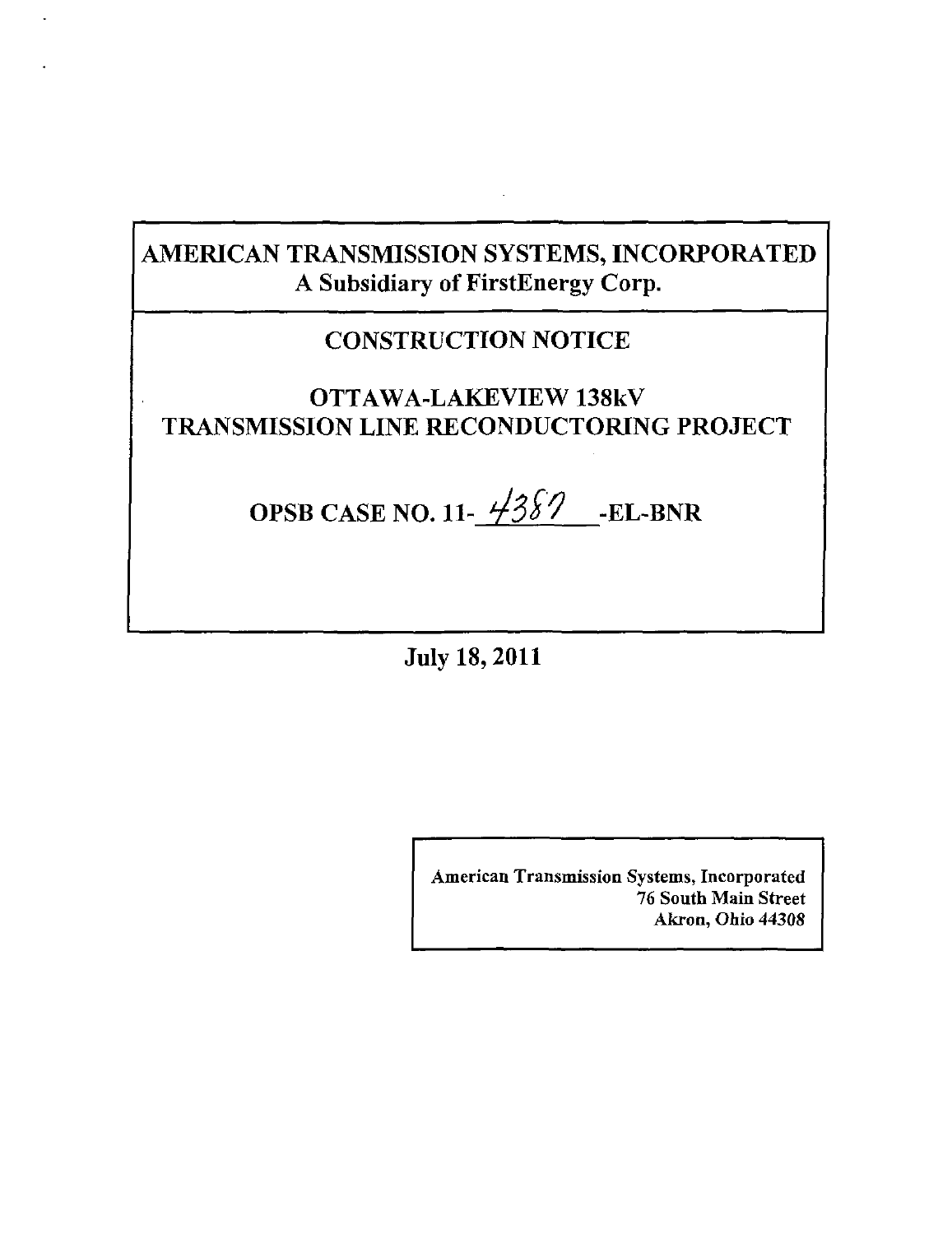# CONSTRUCTION NOTICE OTTAWA-LAKEVIEW 138kV TRANSMISSION LINE RECONDUCTORING

The following information is being provided in accordance with the procedures delineated in Ohio Administrative Code Section 4906-11-02: Construction Notice Requirements of the Rules and Regulations of the Ohio Power Siting Board.

# 4906-11-02 (B): Construction Notice

#### 4906-11-02 (B) (1): Name and Reference Number

| Name of Project: | Ottawa-Lakeview 138 kV Transmission Line |  |
|------------------|------------------------------------------|--|
|                  | Reconductoring Project ("Project")       |  |

2011 LTFR Reference; This project is identified in the FirstEnergy Corp. 2011 Long-Term Forecast Report (LTFR) submitted to the Public Utility Commission of Ohio in Case Number 11-1435-EL-FOR.

# $4906-11-02$  (B) (2) a : Brief Description of Project

In this Project, American Transmission Systems, Incorporated ("ATSI"), a FirstEnergy Corp. subsidiary, is proposing to reconductor an approximately 6.7 mile long segment of the Ottawa-Lakeview 138 kV Transmission Line. This will be accomplished by replacing three of the existing conductors of the transmission line with new conductors. The transmission line is currentiy operated in a six wire configuration where 2 conductors are used for each of the three phases of the transmission line. Three of the existing conductors, two conductors located on the south side of the existing transmission structure and one conductor located on the north side, are 4/0 copper conductor and will be replaced with 336.4 kcmil 26/7 ACSR conductors in this proposed Project. Exhibit 1, which is a partial copy of the United States Geologic Survey, Sandusky and Ottawa County Ohio Quad Map ID 41083-Dl.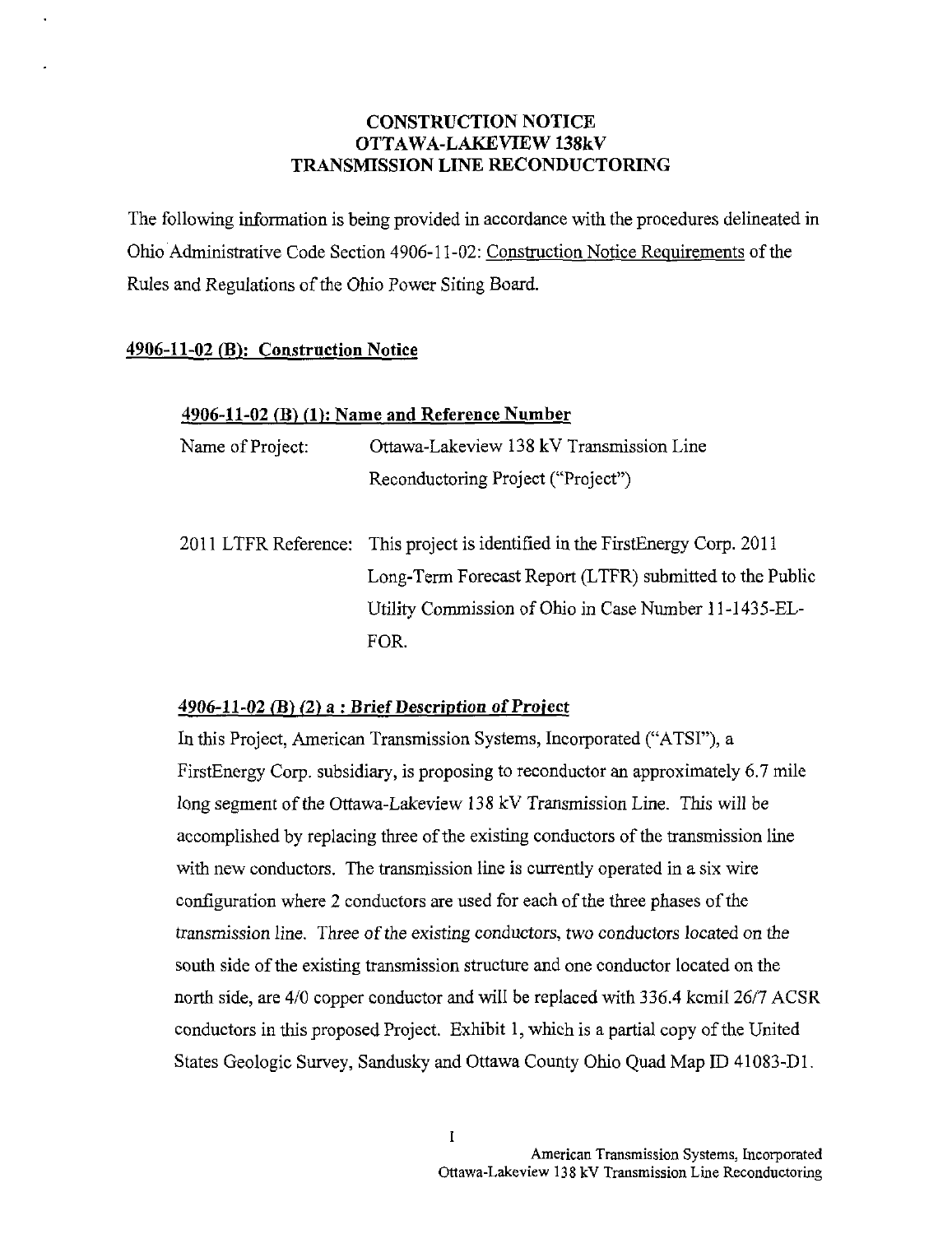shows the General Location and General Layout of the section of the Ottawa-Lakeview 138 kV transmission line to be reconductored.

The Project is located in Bay and Portage Townships, Ottawa County, Ohio. The existing and reconductored Transmission Line will be owned and operated by ATSI.

# $4906-11-02$  (B) (2) b : Why the Project Meets the Requirements for a Construction Notice

The project meets the requirements for a Construction Notice because the project is within the types of project defined by Item (3) of the Application Requirement Matrix for Electric Power Transmission Lines in Appendix A of 4906-1-01 of the Ohio Administrative Code. Appendix A provides:

(3) Replacing conductors on existing structures with larger or bundled conductors.

The proposed Project replaces approximately 6.7 miles of three of the existing 6 conductors of the circuit that are currently 4/0 copper conductors with 336.4 kcmil 26/7 ACSR conductors. These conductors are part of a six wire arrangement, with 2 conductors located on the south side of the existing transmission structure and one conductor located on the north side of the existing transmission structure.

#### $4906-11-02$  (B) (3): Need for the Project

This Project is needed to avoid derating of the current Ottawa-Lakeview 138 kV Transmission Line, with its current configuration and needed to mitigate line overloading due to the potential loss of the Beaver-Davis Besse 345 kV Transmission Line and any future 345 kV transmission lines. This Project has also been identified as a PJM Regional Transmission Expansion Plan (RTEP) Project.

#### 4906-11-02 (B) (4): Construction Schedule

Construction on the project is expected to begin as early as September 1, 2011 and be completed by December 31, 2011.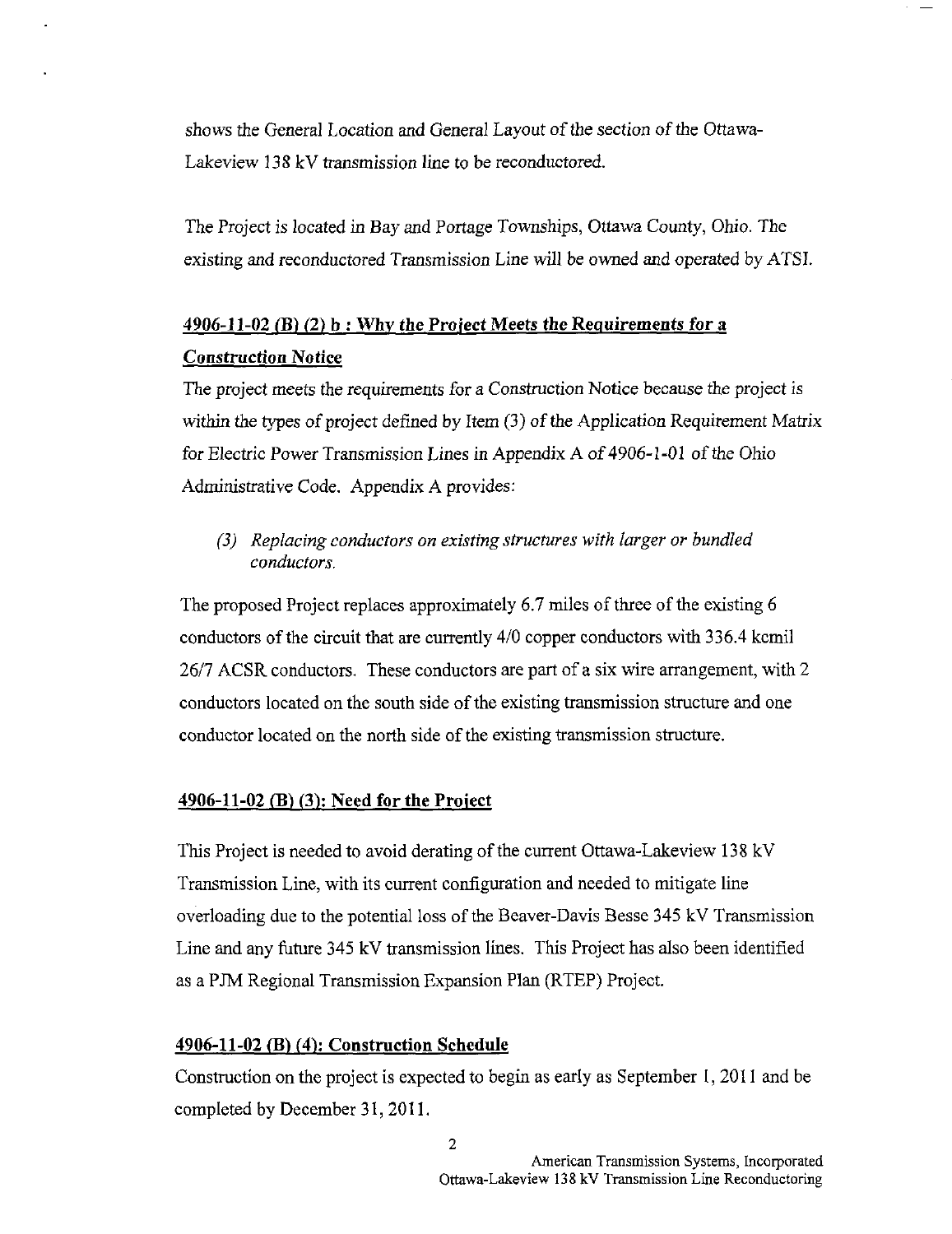#### 4906-11-02 (B) (5): Estimated Costs

The following is the estimated capital costs for the proposed project:

Total \$ 1,294,000

#### $4906-11-02$  (B)  $(6)$ : Operating Characteristics

The reconductored Transmission Line will have the following characteristics:

| Voltage:                      | 138 kV                                                     |
|-------------------------------|------------------------------------------------------------|
| Conductors:                   |                                                            |
| Existing $-$ to be removed    | $4/0$ Copper                                               |
| (2 Conductors South)          |                                                            |
| (1 Conductor North)           |                                                            |
| $New - to be installed$       | 336.4 kcmil 26/7 ACSR                                      |
| (2 Conductors South)          |                                                            |
| (1 Conductor North)           |                                                            |
| Static wire:                  |                                                            |
| Existing $-$ to remain        | 7#8 Alumoweld                                              |
| Insulators: (North and South) | 138 kV polymer horizontal post or<br>suspension insulators |

The proposed Project will be located on the existing transmission line right-of-way with no new right-of-way to be acquired.

#### 4906-11-02 (B) (7): Area Map

Exhibit No. 1 depicts the General Project Location. To locate and view the project site from the Columbus, Ohio area, travel north on I-71 toward Cleveland approximately 10 miles. Take exit 119 to merge onto 1-270 west toward Dayton approximately 2.2 miles. Take exit 23 for US-23 north toward Delaware and continue to follow US-23 for approximately 57 miles. Take exit OH-53 N/OH-67 toward Upper Sandusky/Tiffin for approximately 0.3 miles. Turn right onto OH-53 N/ OH-67 E and continue to follow OH-53 N for approximately 39 miles. Take exit 95 to merge onto OH-53 N for approximately 9.1 miles. Turn left onto S. Mulcahy Rd. and go approximately 1.6 miles. The western extent of the reconductoring project will be on the left and trend east for approximately 6.7 miles.

3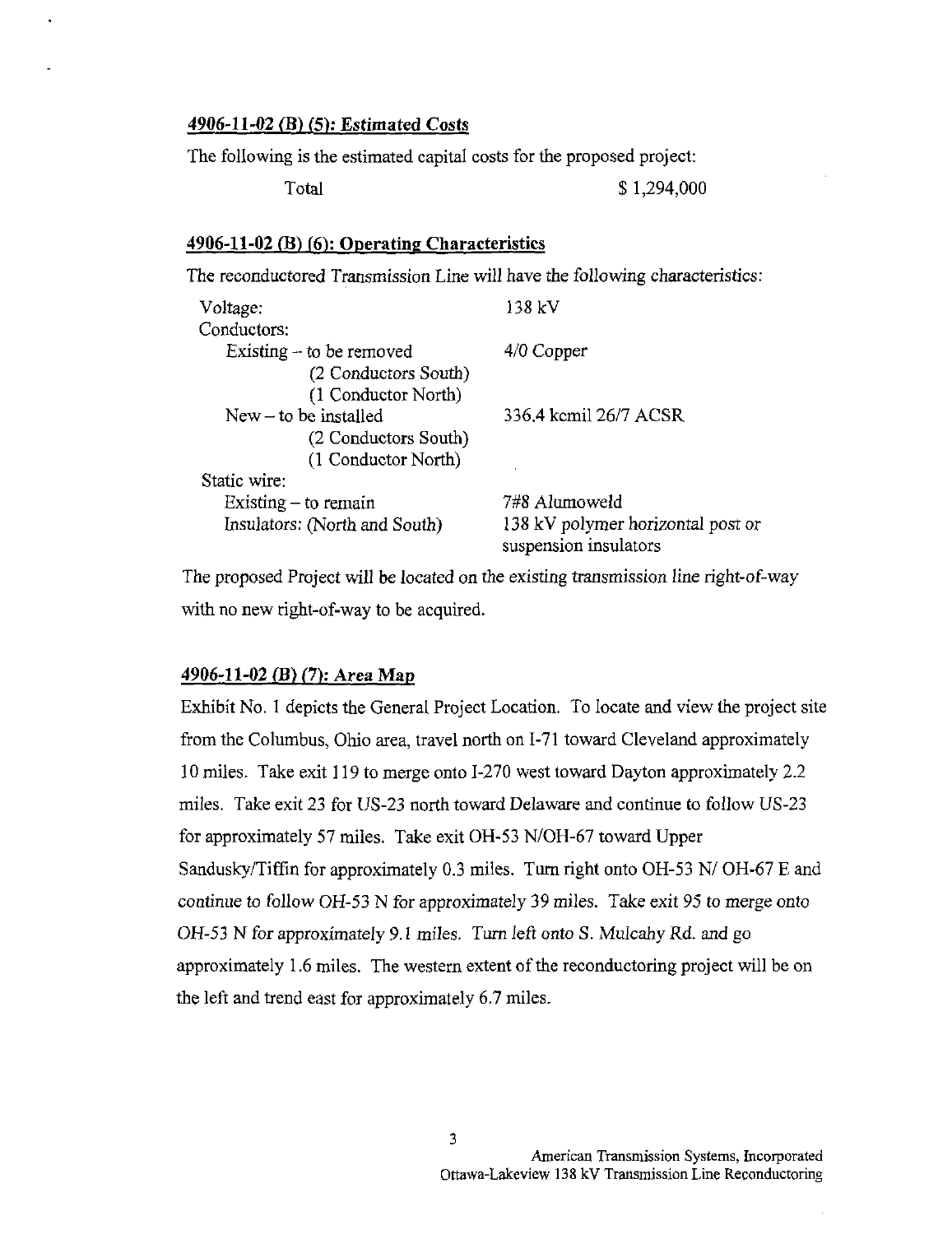#### 4906-11-02 (B) (8>: Property Owner List

The Project will be constructed within existing easements in an existing transmission corridor. No new easements or rights of way are needed.

#### 4906-11-02 (C) : Documentation of Construction Notice Transmittal

This Construction Notice is being provided concurrently to the following officials of Bay and Portage Townships, Ottawa County, Ohio. Copies of the transmittal letters to these officials have been included with the transmittal letter submitting this Construction Notice to the Ohio Power Siting Board.

#### Portage Township

Mr. Drew A. Surovjak Trustee, Portage Township 2501 East State Road Port Clinton, OH 43452

Mr. Sam Conte Trustee, Portage Township 2501 East State Road Port Clinton, OH 43452

#### Bay Township

Mr. Gerry Perry Trustee, Bay Township 5530 W. Little Portage East Road Port Clinton, OH 43452

Mr. Daniel C. Mulligan Trustee, Bay Township 5530 W. Little Portage East Road Port Clinton, OH 43452

#### **Ottawa County**

The Honorable James M. Sass Ottawa County Commissioner 315 Madison Street, Room 103 Port Clinton, OH 43452

Mr. Jack Stables Trustee, Portage Township 2501 East State Road Port Clinton, OH 43452

Ms. Judith A. Johannsen Fiscal Officer, Portage Township 2501 East State Road Port Clinton, OH 43452

Ms. Virginia M. Park Trustee, Bay Township 5530 W. Little Portage East Road Port Clinton, OH 43452

Ms. Bonnie S. Kaspar Fiscal Officer, Bay Township 5530 W. Little Portage East Road Port Clinton, OH 43452

The Honorable Steven M. Amdt Ottawa County Commissioner 315 Madison Street, Room 103 Port Clinton, OH 43452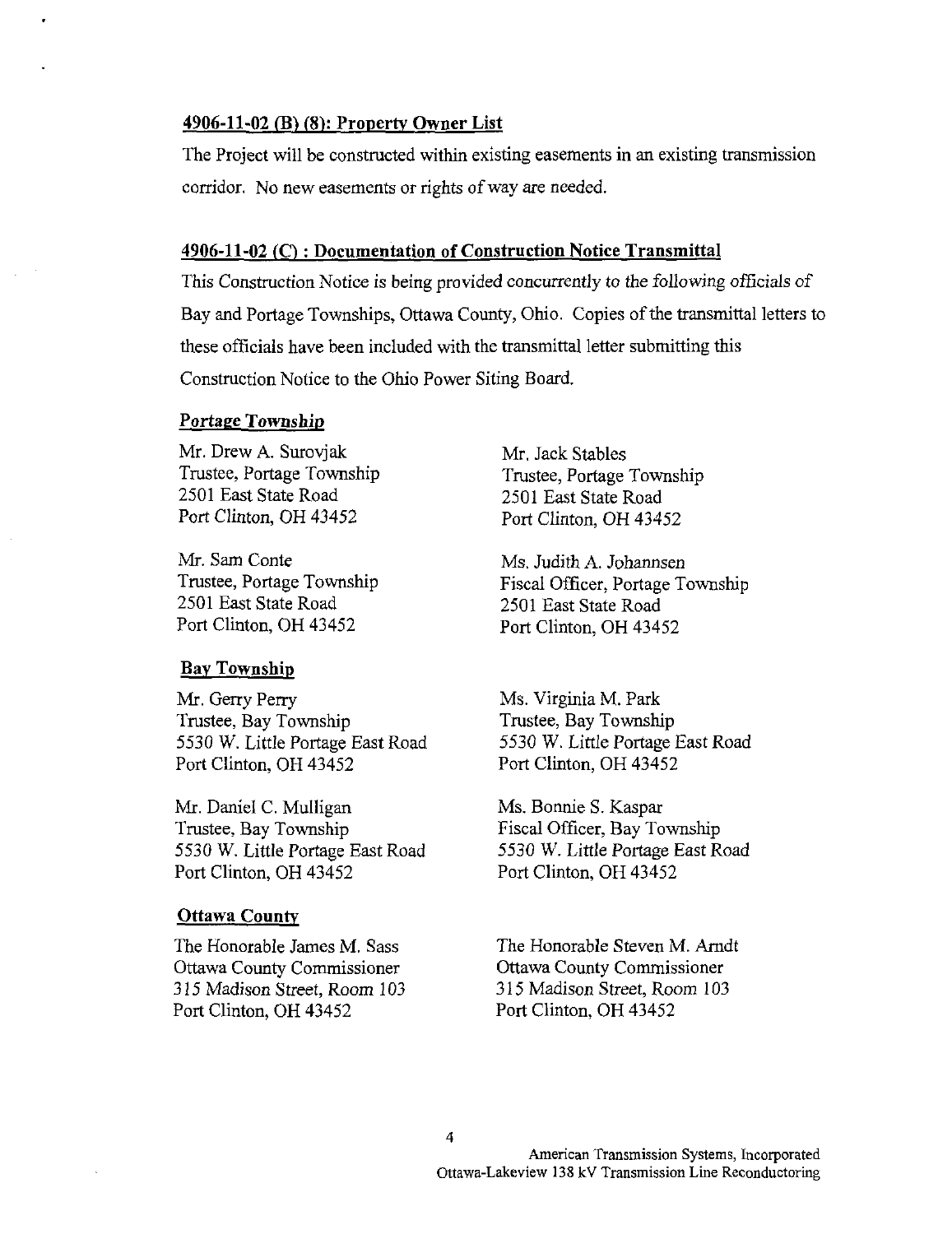The Honorable Mark W. Stahl Ottawa County Commissioner 315 Madison Street, Room 103 Port Clinton, OH 43452

Ottawa County Regional Planning Commission 315 Madison Street, Room 107 Port Clinton, OH 43452

Mr. David Brunkhorst P.E., P.S. Ottawa County Engineer 315 Madison Street, Room 106 Port Clinton, OH 43452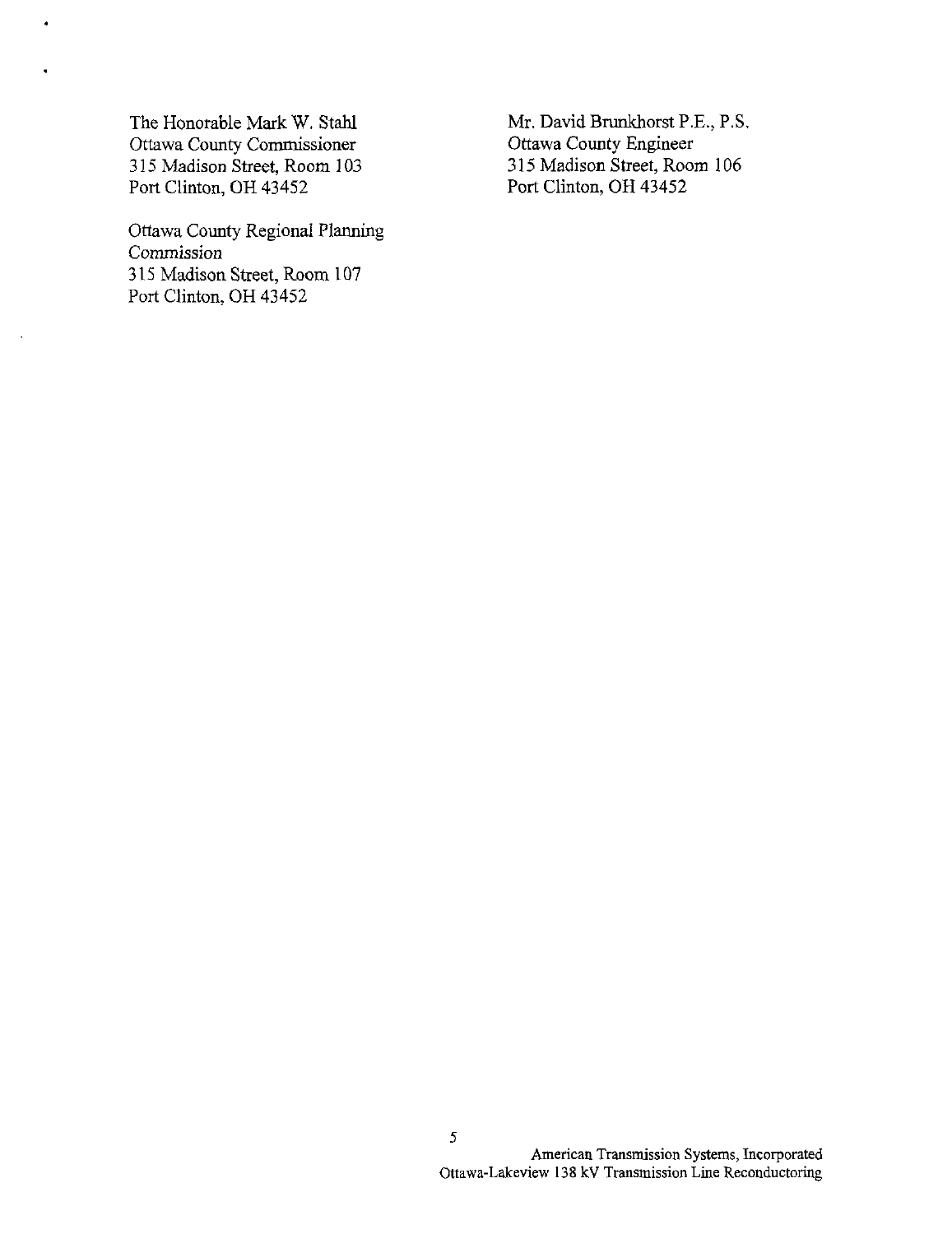

Topo USA® 8

**ADELORME**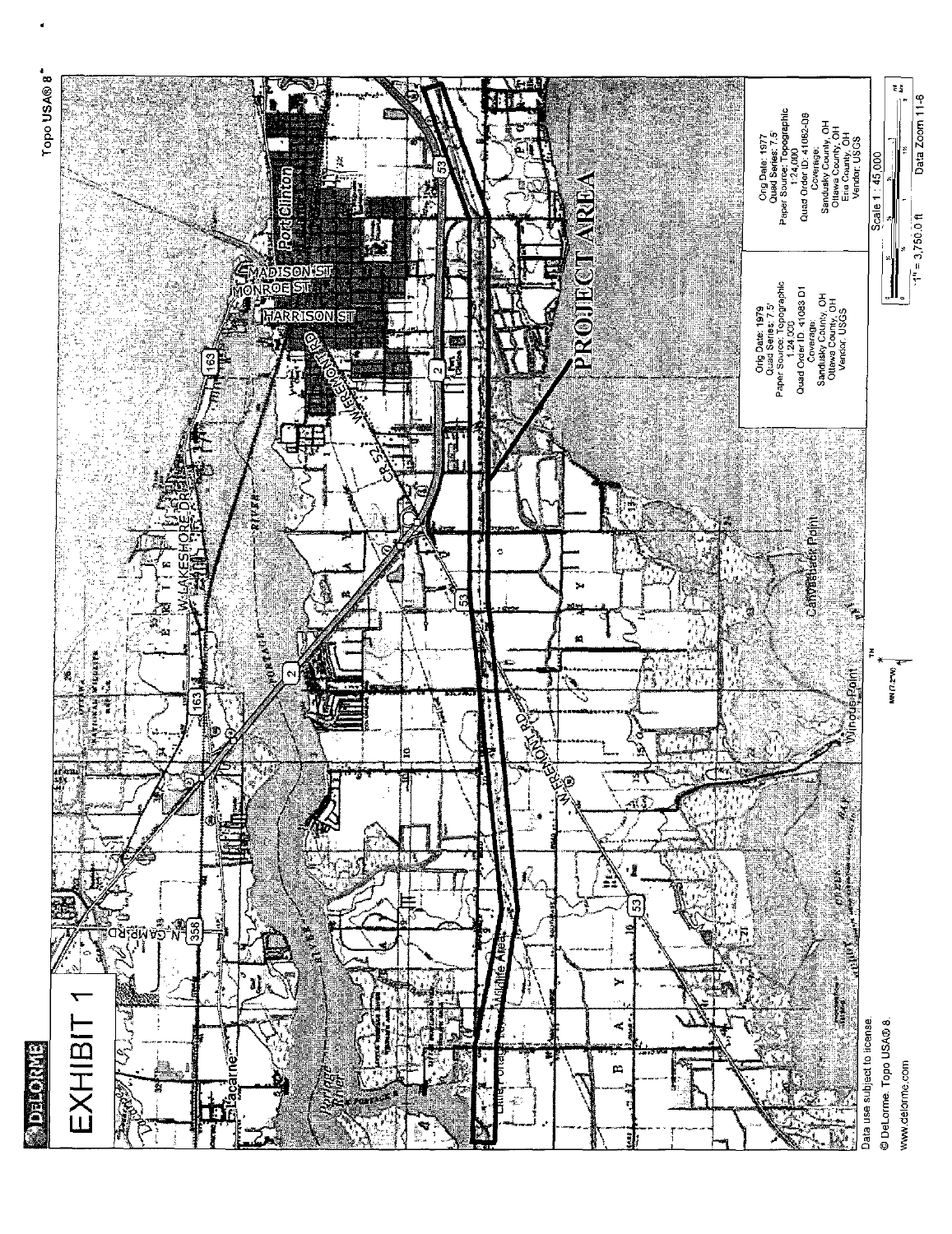

1-800-646-0400

July 18,2011

Mr. Drew A. Surovjak Trustee, Portage Township 2501 East State Road Port Clinton, OH 43452

> Construction Notice Ottawa-Lakeview 138 kV Transmission Line Reconductoring Project Case No. 11- -EL-BNR

Dear Mr. Surovjak,

In the above captioned project, American Transmission Systems, Incorporated ("ATSI"), a subsidiary of FirstEnergy Corp., is proposing to reconductor an approximately 6.7 mile long segment of the Ottawa-Lakeview 138 kV Transmission Line. This will be accomplished by replacing three conductors of the existing transmission line, which is part of a six wire circuit. Two of the conductors being replaced are located on the south side of the existing transmission structure and one conductor is located on the north side,

The Project area is located in an existing transmission corridor extending in Bay and Portage Townships, Ottawa County, Ohio. The entire Project will be built on land that already is used by the applicants for existing transmission and distribution facilities. As such, there should be little incremental to no land-use impact for the affected communities.

In accordance with the provisions of Ohio Administrative Code ("OAC") Rule 4906-1- 01, this project falls within the Ohio Power Siting Board's requirements for a Construction Notice C'CN"). Therefore, in compliance with OAC 4906-11-02 of the OPSB's Rules and Regulations, we have prepared and filed the attached CN with the OPSB for their review and approval. The CN contains a description of the project, and is provided for your information.

1 will be happy to answer your questions conceming this matter. You can contact me at (330)384-2526.

Sincerely,

Scott Humphrys Transmission Specialist Energy Delivery Transmission and Substation Design FirstEnergy Service Company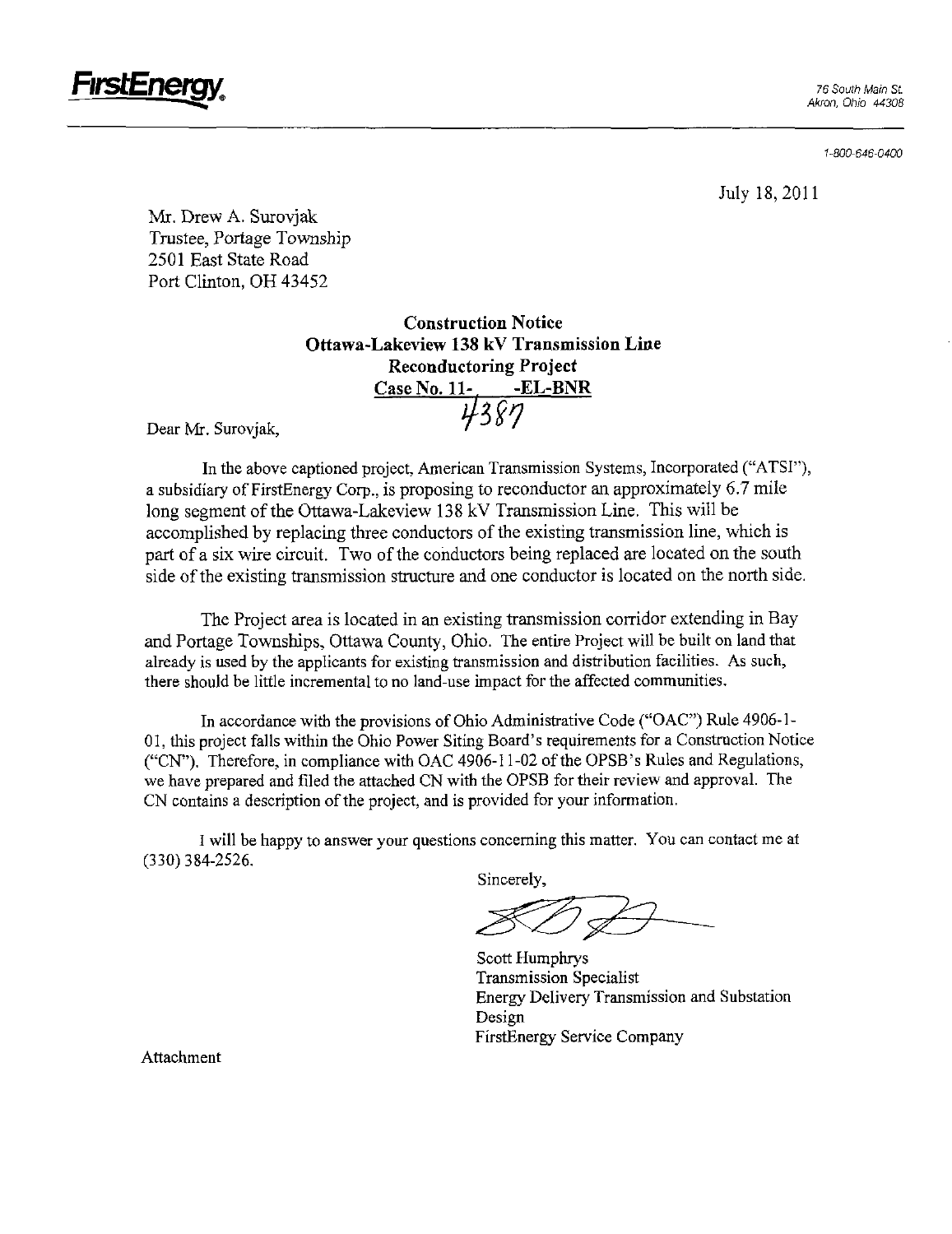

1-800-646-0400

Mr. Sam Conte July 18, 2011 Trustee, Portage Township 2501 East State Road Port Clinton, OH 43452

# Construction Notice Ottawa-Lakeview 138 kV Transmission Line Reconductoring Project Case No. 11- -EL-BNR

Dear Mr. Conte,

In the above captioned project, American Transmission Systems, Incorporated ("ATSI"), a subsidiary of FirstEnergy Corp., is proposing to reconductor an approximately 6.7 mile long segment of the Ottawa-Lakeview 138 kV Transmission Line. This will be accomplished by replacing three conductors of the existing transmission line, which is part of a six wire circuit. Two of the conductors being replaced are located on the south side of the existing transmission structure and one conductor is located on the north side.

The Project area is located in an existing transmission corridor extending in Bay and Portage Townships, Ottawa County, Ohio. The entire Project will be built on land that already is used by the applicants for existing transmission and distribution facihties. As such, there should be little incremental to no land-use impact for the affected communities.

In accordance with the provisions of Ohio Administrative Code ("OAC") Rule 4906-1- 01, this project falls within the Ohio Power Siting Board's requirements for a Construction Notice ("CN"). Therefore, in compliance with OAC 4906-11-02 of the OPSB's Rules and Regulations, we have prepared and filed the attached CN with the OPSB for their review and approval. The CN contains a description of the project, and is provided for your information.

I will be happy to answer your questions conceming this matter. You can contact me at (330) 384-2526.

Sincerely,

Scott Humphrys Transmission Specialist Energy Delivery Transmission and Substation Design FirstEnergy Service Company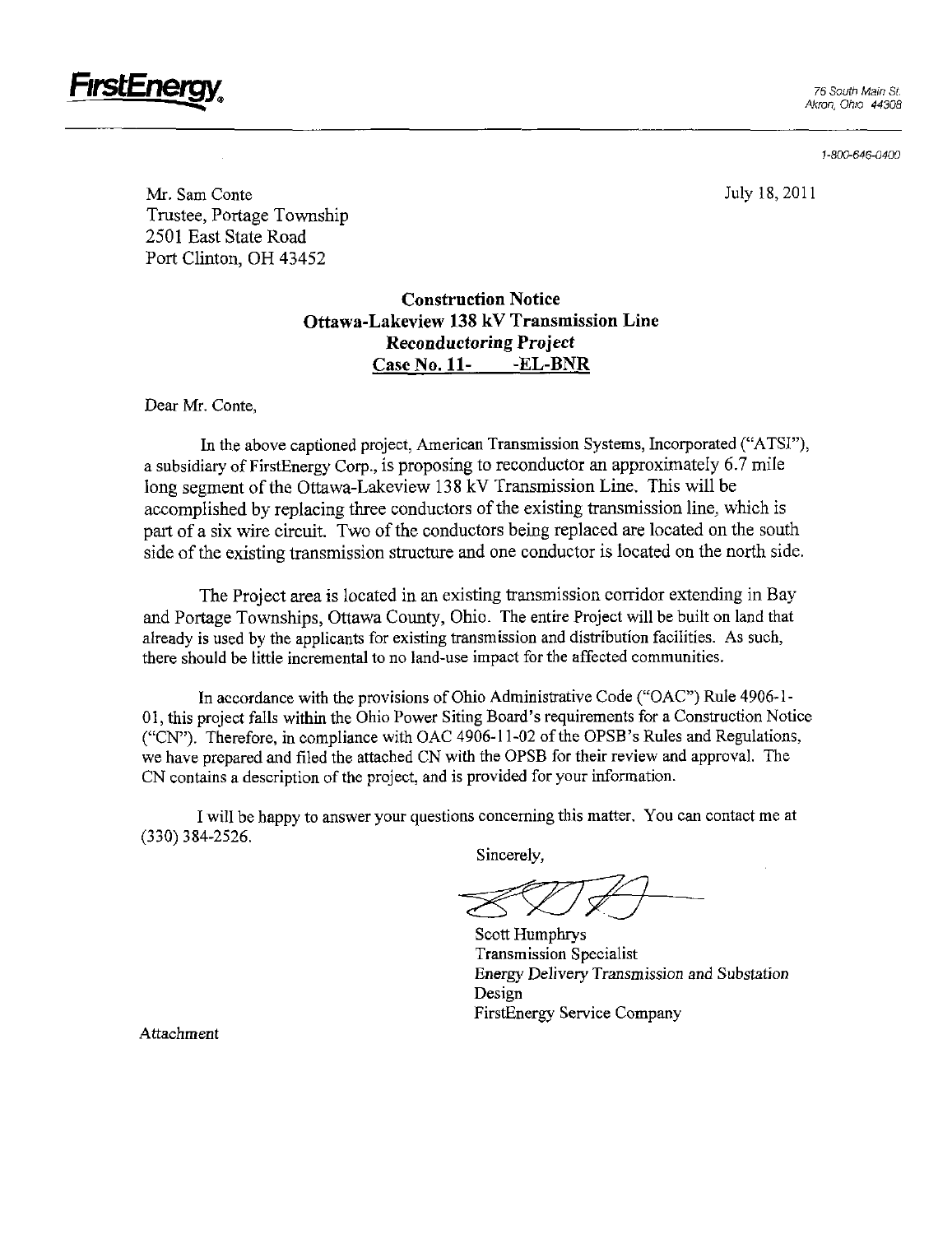

1-800-646-0400

Mr. Jack Stables July 18,2011 Trustee, Portage Township 2501 East State Road Port Clinton, OH 43452

# Construction Notice Ottawa-Lakeview 138 kV Transmission Line Reconductoring Project  $Case No. 11- **-EL-BNR**$

Dear Mr. Stables,

In the above captioned project, American Transmission Systems, Incorporated ("ATSI"), a subsidiary of FirstEnergy Corp., is proposing to reconductor an approximately 6.7 mile long segment of the Ottawa-Lakeview 138 kV Transmission Line. This will be accomplished by replacing three conductors of the existing transmission line, which is part of a six wire circuit. Two of the conductors being replaced are located on the south side of the existing transmission structure and one conductor is located on the north side.

The Project area is located in an existing transmission corridor extending in Bay and Portage Townships, Ottawa County, Ohio. The entire Project will be built on land that already is used by the applicants for existing transmission and distribution facilities. As such, there should be little incremental to no land-use impact for the affected communities.

In accordance with the provisions of Ohio Administrative Code ("OAC") Rule 4906-1- 01, this project falls within the Ohio Power Siting Board's requirements for a Construction Notice ("CN"). Therefore, in compliance with OAC 4906-11-02 of the OPSB's Rules and Regulations, we have prepared and filed the attached CN with the OPSB for their review and approval. The CN contains a description of the project, and is provided for your information.

I will be happy to answer your questions conceming this matter. You can contact me at (330)384-2526.

Sincerely,

Scott Humphrys Transmission Specialist Energy Delivery Transmission and Substation Design FirstEnergy Service Company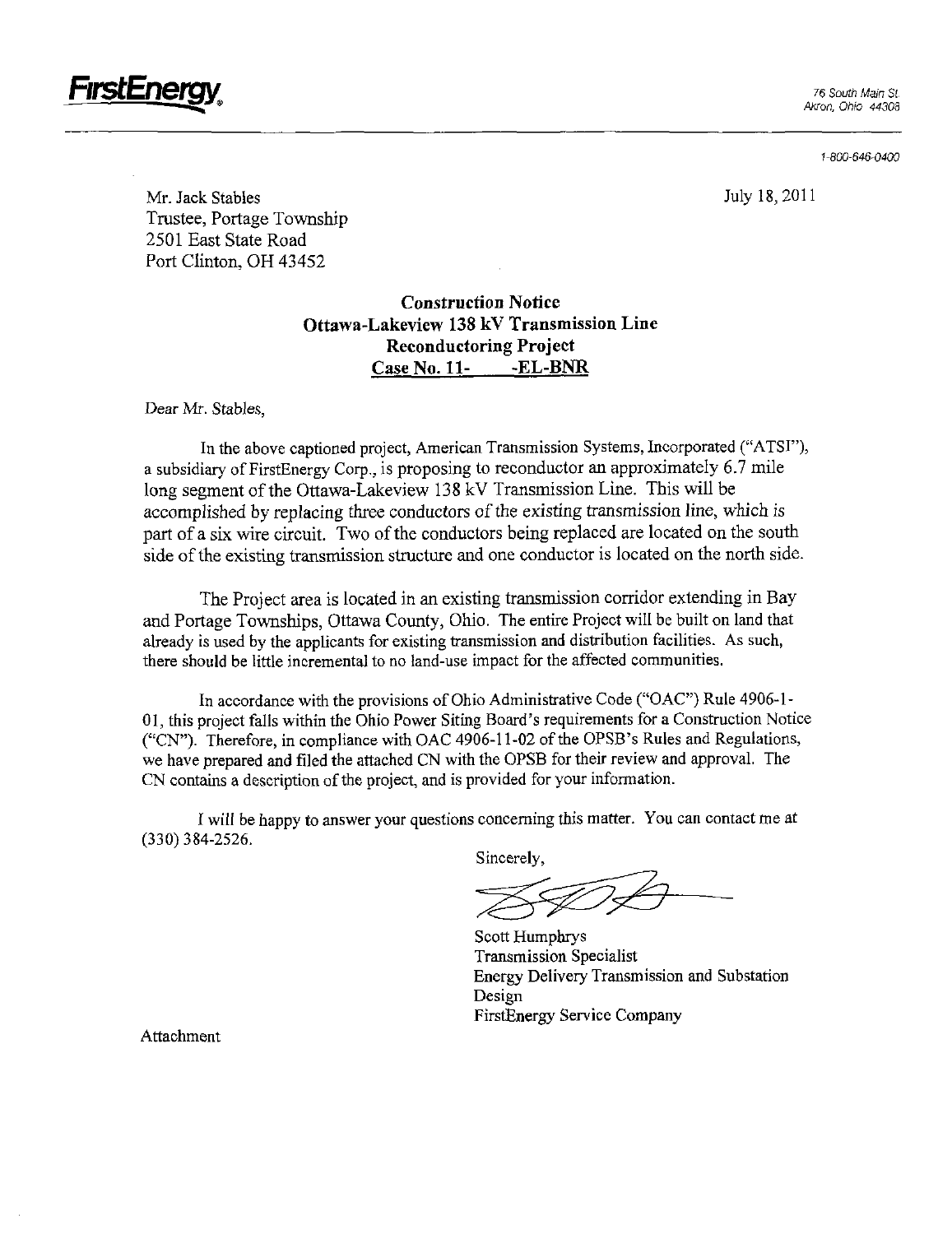

1-800-646-0400

Ms. Judith A. Johannsen July 18, 2011 Fiscal Officer, Portage Township 2501 East State Road Port Clinton, OH 43452

# Construction Notice Ottawa-Lakeview 138 kV Transmission Line Reconductoring Project Case No. 11- - EL-BNR

Dear Ms. Johannsen,

In the above captioned project, American Transmission Systems, Incorporated ("ATSI"), a subsidiary of FirstEnergy Corp., is proposing to reconductor an approximately 6.7 mile long segment of the Ottawa-Lakeview 138 kV Transmission Line. This will be accomplished by replacing three conductors of the existing transmission line, which is part of a six wire circuit. Two of the conductors being replaced are located on the south side of the existing transmission structure and one conductor is located on the north side.

The Project area is located in an existing transmission corridor extending in Bay and Portage Townships, Ottawa County, Ohio. The entire Project will be built on land that already is used by the applicants for existing transmission and distribution facilities. As such, there should be little incremental to no land-use impact for the affected communities.

In accordance with the provisions of Ohio Administrative Code ("OAC") Rule 4906-L 01, this project falls within the Ohio Power Siting Board's requirements for a Construction Notice ("CN"). Therefore, in compliance with OAC 4906-11-02 of die OPSB's Rules and Regulations, we have prepared and filed the attached CN with the OPSB for their review and approval. The CN contains a description of the project, and is provided for your information.

I will be happy to answer your questions conceming this matter. You can contact me at (330)384-2526.

Sincerely,

Scott Humphrys Transmission Specialist Energy Delivery Transmission and Substation Design FirstEnergy Service Company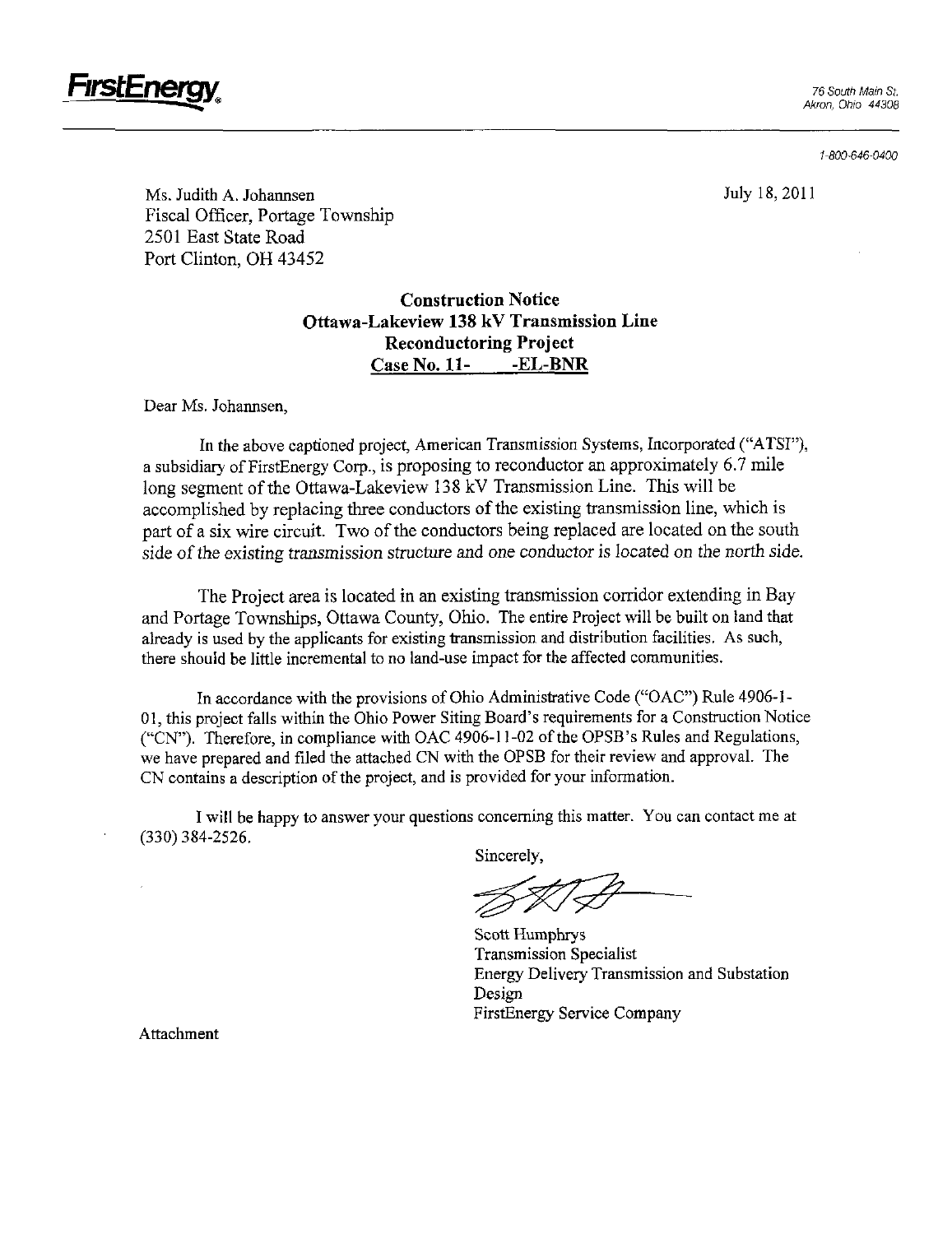

76 South Main St. Akivn. Ohio 44308

1-800-646-0400

Mr. Gerry Peny July 18, 2011 Trustee, Bay Township 5530 W. Little Portage East Road Port Clinton, OH 43452

# Construction Notice Ottawa-Lakeview 138 kV Transmission Line Reconductoring Project Case No. 11- -EL-BNR

Dear Mr. Perry,

In the above captioned project, American Transmission Systems, Incorporated ("ATSI"), a subsidiary of FirstEnergy Corp., is proposing to reconductor an approximately 5.7 mile long segment of the Ottawa-Lakeview 138 kV Transmission Line. This will be accomplished by replacing three conductors of the existing transmission line, which is part of a six wire circuit. Two of the conductors being replaced are located on the south side of the existing transmission structure and one conductor is located on the north side.

The Project area is located in an existing transmission corridor extending in Bay and Portage Townships, Ottawa County, Ohio. The entire Project will be built on land that already is used by the applicants for existing transmission and disttibution facilities. As such, there should be little incremental to no land-use impact for the affected communities.

In accordance with the provisions of Ohio Administrative Code ("OAC") Rule 4906-1- 01, this project falls within the Ohio Power Siting Board's requirements for a Construction Notice ("CN"). Therefore, in compliance with OAC 4906-11-02 of the OPSB's Rules and Regulations, we have prepared and filed the attached CN with the OPSB for their review and approval. The CN contains a description of the project, and is provided for your information.

I will be happy to answer your questions conceming this matter. You can contact me at (330)384-2526.

Sincerely,

Scott Humphrys Transmission Specialist Energy Delivery Transmission and Substation Design FirstEnergy Service Company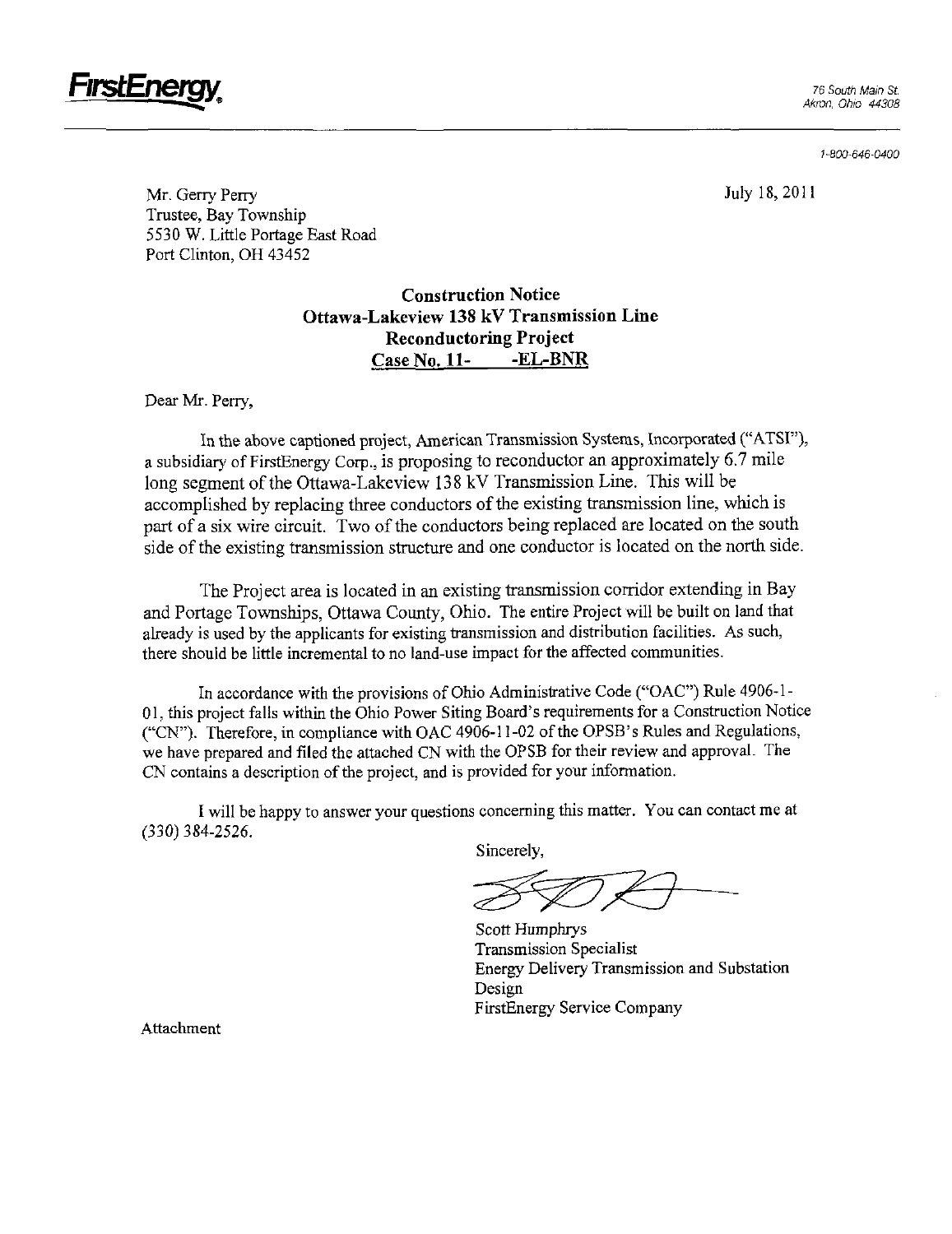

1-800-646-0400

Mr. Daniel C. Mulligan July 18, 2011 Trustee, Bay Township 5530 W. Little Portage East Road Port Clinton, OH 43452

# Construction Notice Ottawa-Lakeview 138 kV Transmission Line Reconductoring Project Case No. 11- -EL-BNR

Dear Mr. Mulligan,

In the above captioned project, American Transmission Systems, Incorporated ("ATSI"), a subsidiary of FirstEnergy Corp., is proposing to reconductor an approximately 6.7 mile long segment of the Ottawa-Lakeview 138 kV Transmission Line. This will be accomplished by replacing three conductors of the existing transmission line, which is part of a six wire circuit. Two of the conductors being replaced are located on the south side of the existing transmission structure and one conductor is located on the north side.

The Project area is located in an existing transmission corridor extending in Bay and Portage Townships, Ottawa County, Ohio, The entire Project will be buih on land that already is used by the applicants for existing transmission and distribution facilities. As such, there should be little incremental to no land-use impact for the affected communities.

In accordance with the provisions of Ohio Administrative Code ("OAC") Rule 4906-1- 01, this project falls within the Ohio Power Siting Board's requirements for a Construction Notice ("CN"). Therefore, in compliance with OAC 4906-11-02 of the OPSB's Rules and Regulations, we have prepared and filed the attached CN with the OPSB for their review and approval. The CN contains a description of the project, and is provided for your information.

I will be happy to answer your questions conceming this matter. You can contact me at (330)384-2526.

Sincerely,

Scott Humphrys Transmission Specialist Energy Delivery Transmission and Substation Design FirstEnergy Service Company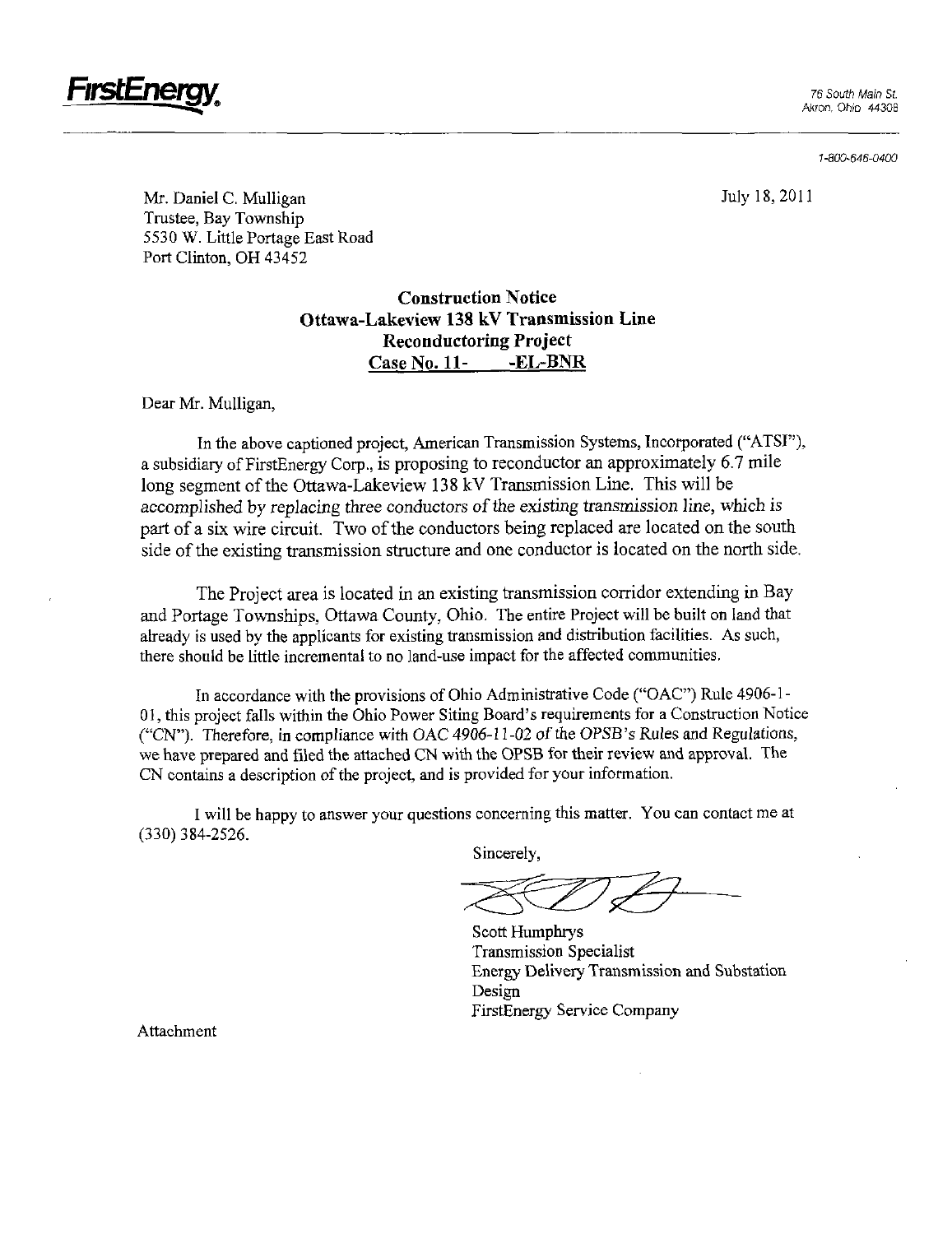

1-800-646-0400

Ms. Virginia M. Park July 18,2011 Trustee, Bay Township 5530 W. Little Portage East Road Port Cimton, OH 43452

# Construction Notice Ottawa-Lakeview 138 kV Transmission Line Reconductoring Project Case No. 11- -EL-BNR

Dear Ms. Park,

In the above captioned project, American Transmission Systems, Incorporated ("ATSI"), a subsidiary of FirstEnergy Corp., is proposing to reconductor an approximately 6.7 mile long segment of the Ottawa-Lakeview 138 kV Transmission Line. This will be accomplished by replacing three conductors of the existing transmission line, which is part of a six wire circuit. Two of the conductors being replaced are located on the south side of the existing transmission structure and one conductor is located on the north side.

The Project area is located in an existing transmission corridor extending in Bay and Portage Townships, Ottawa County, Ohio. The entire Project will be built on land that aheady is used by the applicants for existing transmission and distribution facilities. As such, there should be little incremental to no land-use impact for the affected communities.

In accordance with the provisions of Ohio Administrative Code ("OAC") Rule 4906-1- 01, this project falls within the Ohio Power Siting Board's requirements for a Construction Notice ("CN"). Therefore, in compliance with OAC 4906-11-02 of the OPSB's Rules and Regulations, we have prepared and filed the attached CN with the OPSB for their review and approval. The CN contains a description of the project, and is provided for your information.

I will be happy to answer your questions conceming this matter. You can contact me at (330)384-2526.

Sincerely,

Scott Humphrys Transmission Specialist Energy Delivery Transmission and Substation Design FirstEnergy Service Company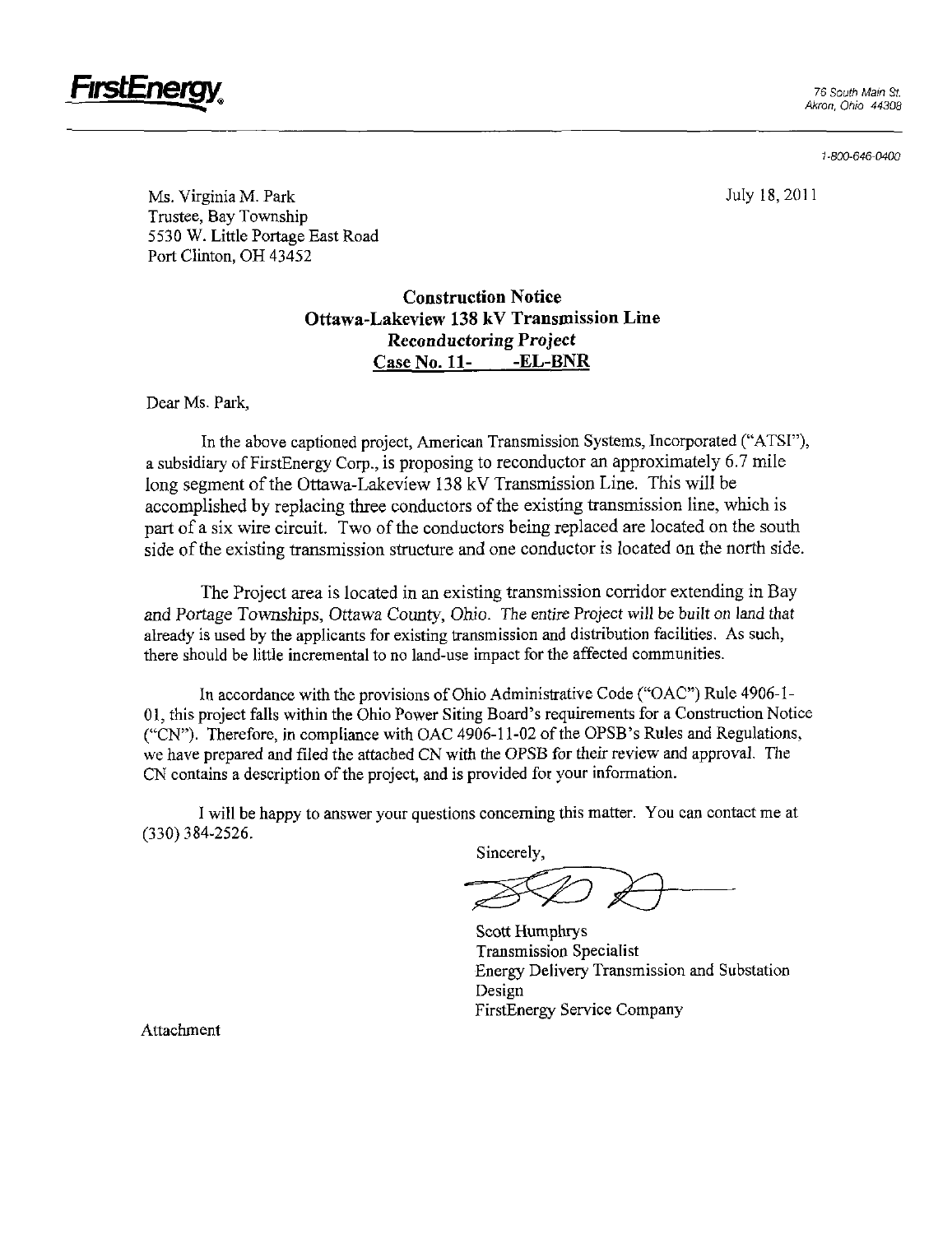

1-800-646-0400

Ms. Bonnie S. Kaspar July 18, 2011 Fiscal Officer, Bay Township 5530 W. Little Portage East Road Port Clinton. OH 43452

# Construction Notice Ottawa-Lakeview 138 kV Transmission Line Reconductoring Project Case No. 11- $-EL-BNR$

Dear Ms. Kaspar,

In the above captioned project, American Transmission Systems, Incorporated ("ATSI"), a subsidiary of FirstEnergy Corp., is proposing to reconductor an approximately 6.7 mile long segment of the Ottawa-Lakeview 138 kV Transmission Line. This will be accomplished by replacing three conductors of the existing transmission line, which is part of a six wire circuit. Two of the conductors being replaced are located on the south side of the existing transmission structure and one conductor is located on the north side.

The Project area is located in an existing transmission corridor extending in Bay and Portage Townships, Ottawa County, Ohio. The entire Project will be built on land that already is used by the applicants for existing transmission and distribution facilities. As such, there should be little incremental to no land-use impact for the affected communities.

In accordance with the provisions of Ohio Administrative Code ("OAC") Rule 4906-1- 01, this project falls within the Ohio Power Siting Board's requirements for a Construction Notice ("CN"). Therefore, in compliance with OAC 4906-11-02 of the OPSB's Rules and Regulations, we have prepared and filed the attached CN with the OPSB for their review and approval. The CN contains a description of the project, and is provided for your information.

I will be happy to answer your questions conceming this matter. You can contact me at (330)384-2526.

Sincerely,

Scott Humphrys Transmission Specialist Energy Delivery Transmission and Substation Design FirstEnergy Service Company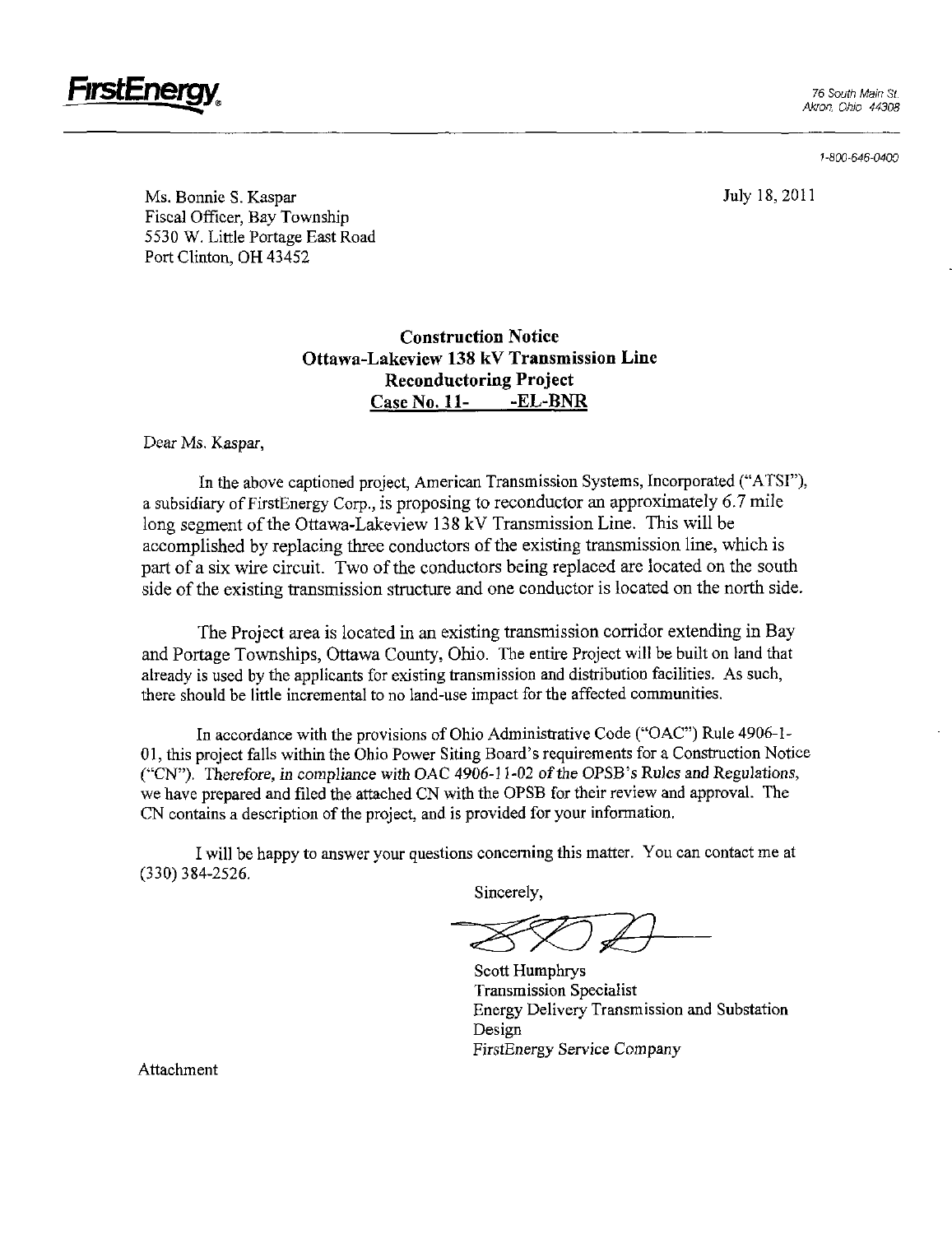

The Honorable James M. Sass July 18, 2011 Ottawa County Commissioner is a control of the control of the control of the control of the control of the control of the control of the control of the control of the control of the control of the control of the control of 3l5Madison Street, Room 103 Port Clinton, OH 43452

# Construction Notice Ottawa-Lakeview 138 kV Transmission Line Reconductoring Project Case No. 11- -EL-BNR

Dear Mr. Sass,

In the above captioned project, American Transmission Systems, Incorporated ("ATSI"), a subsidiary of FirstEnergy Corp., is proposing to reconductor an approximately 6.7 mile long segment of the Ottawa-Lakeview 138 kV Transmission Line. This will be accomptished by replacing three conductors of the existing transmission line, which is part of a six wire circuit. Two of the conductors being replaced are located on the south side of the existing transmission structure and one conductor is located on the north side.

The Project area is located in an existing transmission corridor extending in Bay and Portage Townships, Ottawa County, Ohio. The entire Project will be built on land that already is used by the applicants for existing transmission and disttibution facilities. As such, there should be little incremental to no land-use impact for the affected communities.

In accordance with the provisions of Ohio Administrative Code ("OAC") Rule 4906-1- 01, this project falls withm the Ohio Power Siting Board's requirements for a Construction Notice C'CN"). Therefore, in compliance with OAC 4906-11-02 of the OPSB's Rules and Regulations, we have prepared and filed the attached CN with the OPSB for their review and approval. The CN contains a description of the project, and is provided for your information.

I will be happy to answer your questions concerning this matter. You can contact me at (330)384-2526.

Sincerely,

Scott Humphrys Transmission Specialist Energy Delivery Transmission and Substation Design FirstEnergy Service Company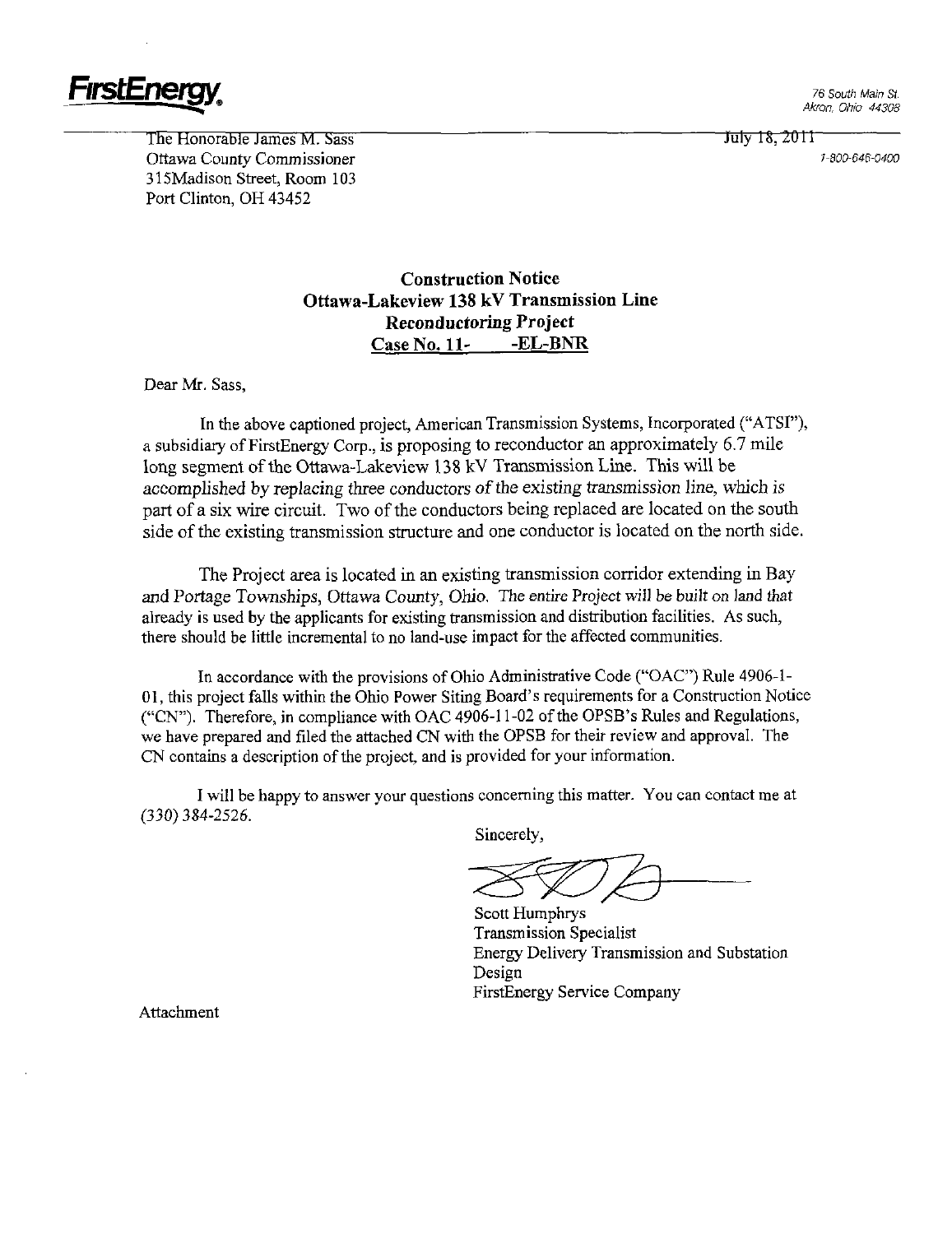

1-800-646-0400

The Honorable Steven M. Arndt July 18, 2011 Ottawa County Commissioner 3l5Madison Stteet, Room 103 Port Clinton, OH 43452

# Construction Notice Ottawa-Lakeview 138 kV Transmission Line Reconductoring Project Case No. 11- -EL-BNR

Dear Mr, Amdt,

In the above captioned project, American Transmission Systems, Incorporated ("ATSI"), a subsidiary of FirstEnergy Corp., is proposing to reconductor an approximately 6.7 mile long segment of the Ottawa-Lakeview 138 kV Transmission Line. This will be accomplished by replacing three conductors of the existing transmission line, which is part of a six wire circuit. Two of the conductors being replaced are located on the south side of the existing transmission structure and one conductor is located on the north side.

The Project area is located in an existing transmission corridor extending in Bay and Portage Townships, Ottawa County, Ohio. The entire Project will be built on land that already is used by the applicants for existing transmission and distribution facilities. As such, there should be little incremental to no land-use impact for the affected communities.

In accordance with the provisions of Ohio Administrative Code ("GAC") Rule 4906-1- 01, this project falls withm the Ohio Power Siting Board's requirements for a Construction Notice ("CN"). Therefore, in compliance with OAC 4906-11-02 of the OPSB's Rules and Regulations, we have prepared and filed the attached CN with the OPSB for their review and approval. The CN contains a description of the project, and is provided for your information.

I will be happy to answer your questions conceming this matter. You can contact me at (330)384-2526.

Sincerely,

Scott Humphrys Transmission Specialist Energy Delivery Transmission and Substation Design FirstEnergy Service Company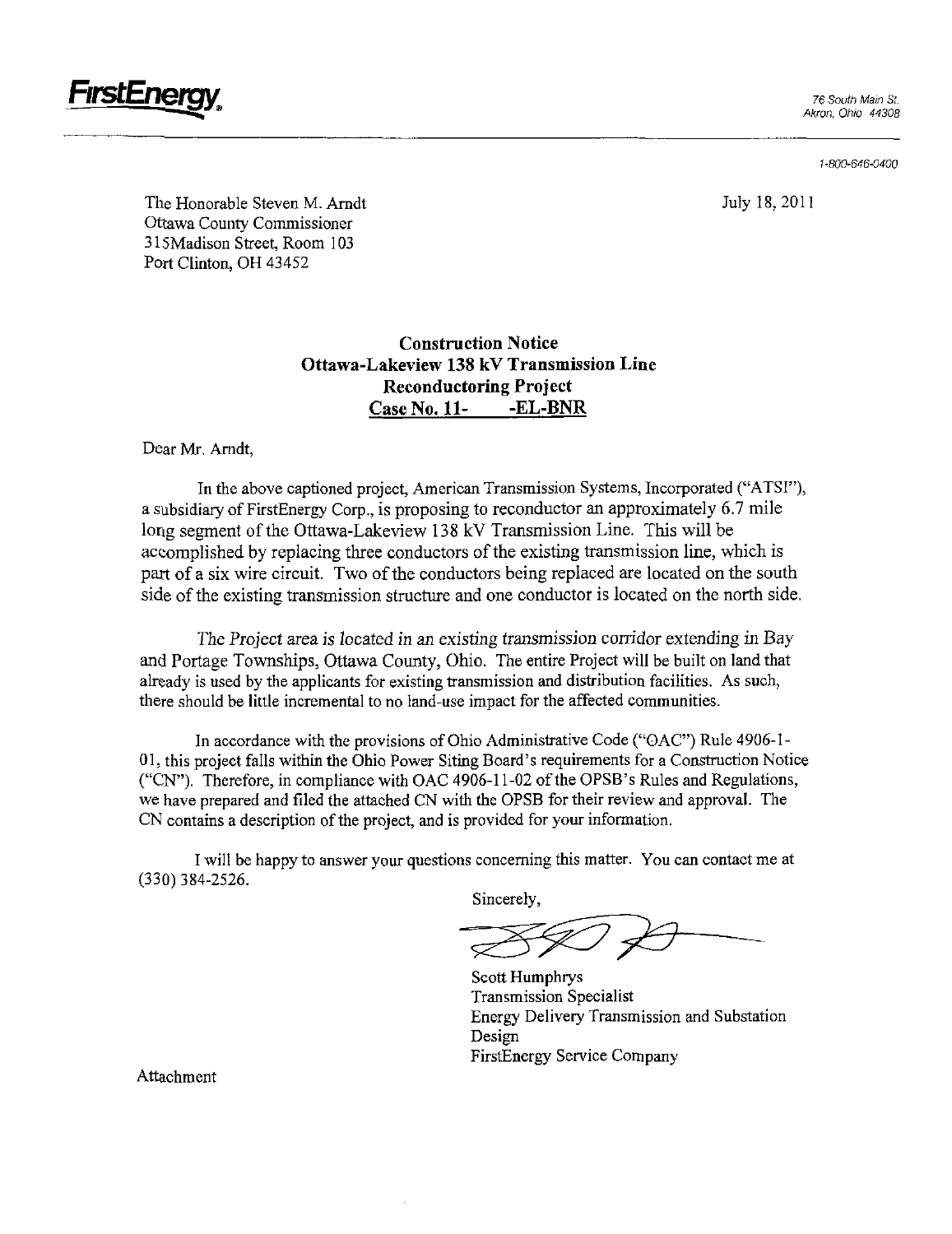

1-800-646-0400

The Honorable Mark W. Stahl July 18, 2011 Ottawa County Commissioner 315Madison Street, Room 103 Port Clinton, OH 43452

# Construction Notice Ottawa-Lakeview 138 kV Transmission Line Reconductoring Project Case No. 11- -EL-BNR

Dear Mr. Stahl,

In the above captioned project, American Transmission Systems, Incorporated ("ATSI"), a subsidiary of FirstEnergy Corp., is proposing to reconductor an approximately 6.7 mile long segment of the Ottawa-Lakeview 138 kV Transmission Line. This will be accomptished by replacing three conductors of the existing transmission line, which is part of a six wire circuit. Two of the conductors being replaced are located on the south side of the existing transmission structure and one conductor is located on the north side.

The Project area is located in an existing transmission corridor extending in Bay and Portage Townships, Ottawa County, Ohio. The entire Project will be built on land that already is used by the applicants for existing transmission and disttibution facilities. As such, there should be little incremental to no land-use impact for the affected communities.

In accordance with the provisions of Ohio Administrative Code ("OAC") Rule 4906-1- 01, this project falls within the Ohio Power Siting Board's requirements for a Construction Notice ("CN"). Therefore, in compliance with OAC 4906-11-02 of the OPSB's Rules and Regulations, we have prepared and filed the attached CN with the OPSB for their review and approval. The CN contains a description of the project, and is provided for your information.

I will be happy to answer your questions conceming this matter. You can contact me at (330)384-2526.

Sincerely,

Scott Humphrys Transmission Specialist Energy Delivery Transmission and Substation Design FirstEnergy Service Company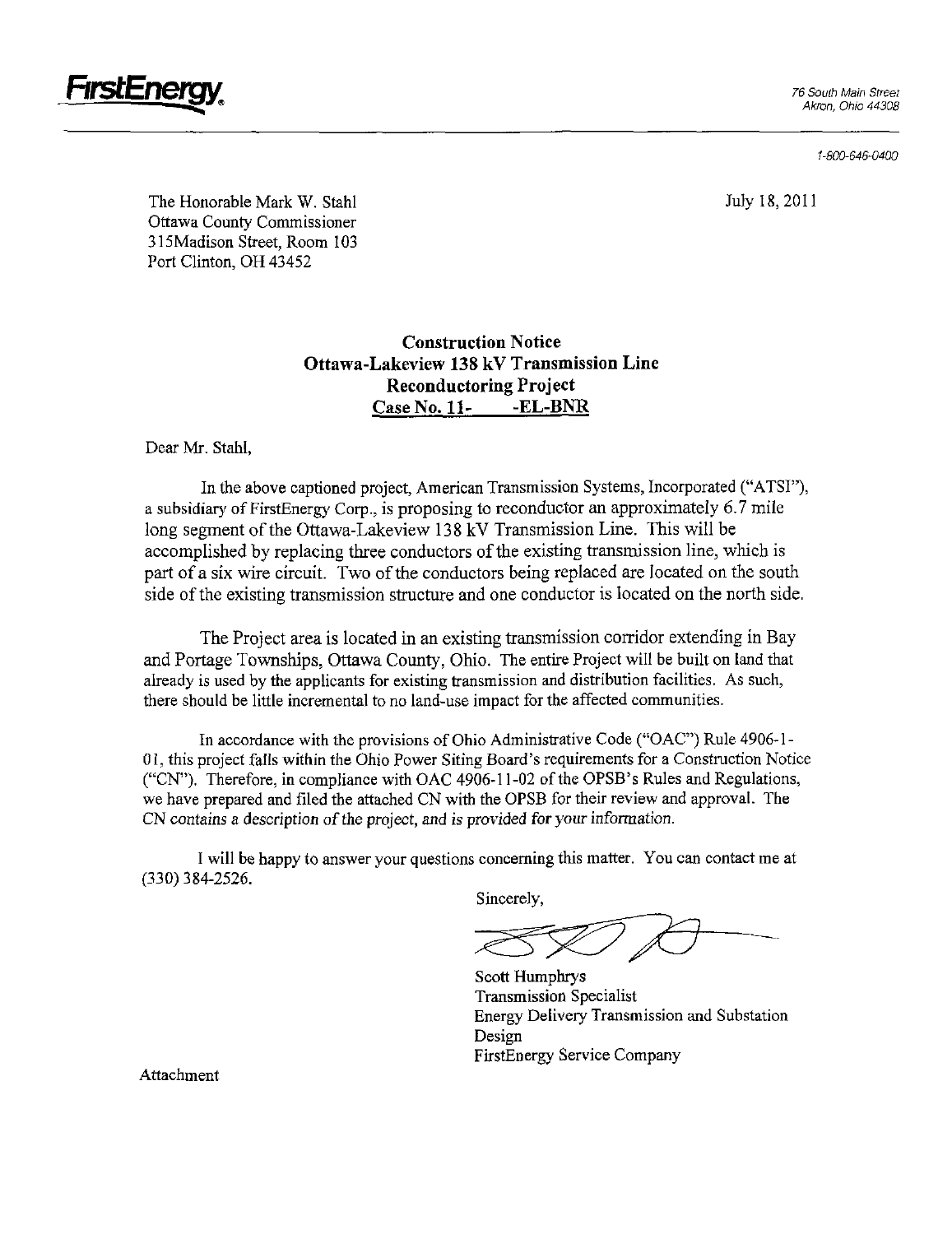

1-800-646-0400

Mr. David Brunkhorst P.E., P.S. July 18, 2011 Ottawa County Engineer 3]5Madison Street, Room 106 Port Clinton, OH 43452

# Construction Notice Ottawa-Lakeview 138 kV Transmission Line Reconductoring Project Case No. 11- -EL-BNR

Dear Mr. Brunkhorst,

In the above captioned project, American Transmission Systems, Incorporated ("ATSI"), a subsidiary of FirstEnergy Corp., is proposing to reconductor an approximately 6.7 mile long segment of the Ottawa-Lakeview 138 kV Transmission Line. This will be accomplished by replacing three conductors of the existing transmission line, which is part of a six wire circuit. Two of the conductors being replaced are located on the south side of the existing transmission structure and one conductor is located on the north side.

The Project area is located in an existing transmission corridor extending in Bay and Portage Townships, Ottawa County, Ohio. The entire Project will be built on land that already is used by the applicants for existing transmission and distribution facilities. As such, there should be little incremental to no land-use impact for the affected communities.

In accordance with the provisions of Ohio Administrative Code ("OAC") Rule 4906-1- 01, this project falls within the Ohio Power Siting Board's requirements for a Consttuction Notice ("CN"). Therefore, in compliance with OAC 4906-11-02 of the OPSB's Rules and Regulations, we have prepared and filed the attached CN with the OPSB for their review and approval. The CN contains a description of the project, and is provided for your information.

I will be happy to answer your questions conceming this matter. You can contact me at (330)384-2526.

Sincerely,

Scott Humphrys Transmission Specialist Energy Delivery Transmission and Substation Design FirstEnergy Service Company